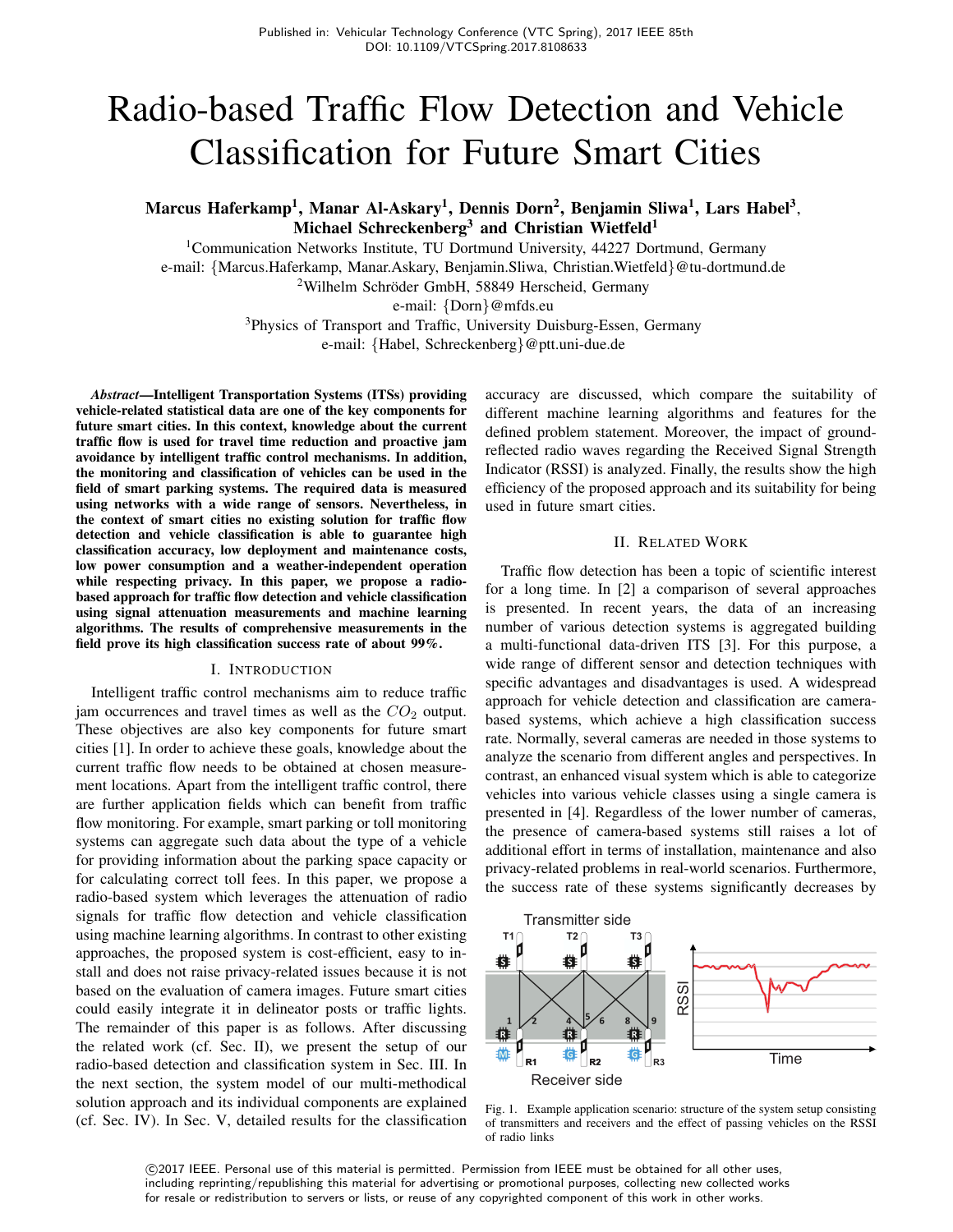

Fig. 2. System model of the proposed solution approach using ray tracing simulations, measurements in the field and machine learning algorithms.

challenging weather conditions. Among pure camera-based detection systems, there are approaches using laser scanners [5], acoustic sensors [6], magnetometers [7] or accelerometers [8]. While the former three approaches suffer from similar disadvantages like camera-based detection systems, the latter one requires possibly heavy construction works (pavement cut, etc). A more convenient approach using a single and portable magnetic sensor is presented in [9]. The sensor node is able to perform a stand-alone detection and classification of vehicles in real time with 99% detection and 60% classification success rate. In [10] the authors present an approach based on a single battery-powered magnetometer classifying vehicles into three categories. By using Support Vector Machine (SVM) the system reaches a classification accuracy of about 87%. Multiple and spatially separated magnetic sensors are used in the classification system proposed in [11]. Due to the redundancy of the sensors, the system is able to detect driving behavior in terms of right-turning or straight-driving vehicles. Apart from this, the system achieves a classification accuracy of only 83% when using SVM. In order to deal with the previously mentioned disadvantages and to achieve high classification success rates, we propose a detection and classification system which is integrated in present traffic infrastructure (e.g., delineator posts) leveraging the attenuation of radio signals caused by vehicles passing the setup. Essential preparatory work with regard to the system setup has been done in a previous project to detect wrong way drivers on motorways [12], which has a detection rate of over 99% for different traffic conditions. Therefore, we adopted the symmetrical setup with spatially separated transmitting and receiving units to extend the system to a high-precision detection and classification system for parking space accounting on motorway service areas based on the analysis of signal attenuation. The fact that vehicles can be considered as obstacles in the signal propagation path is elaborated in [13]. Subsequent to the evaluation of the signal attenuation, the vehicle classification

is done with the help of different state-of-the-art machine learning algorithms. A comparison of Logistic Regression (LR), Neural Networks (NNs) and SVMs for magnetometerand accelerometer-based vehicle classification is presented in [14]. The different algorithms achieve similar classification success rates of about 93%. To further enhance the success rate of the proposed classification system, we additionally use realistic ray tracing simulations to evaluate the most suitable system settings (e.g., antenna characteristics) and special situations. In general, ray tracing simulations are a popular method to generate close to reality data, especially in exceptional situations. The high suitability of ray tracing simulations in the context of vehicular communication is asserted in [15]. The authors give an accuracy comparison of channel-sounder measurements and ray tracing simulations assigning a high agreement between simulation and measurement data.

# III. SETUP OF THE RADIO-BASED DETECTION AND **CLASSIFICATION SYSTEM**

The structure of the proposed detection and classification system is illustrated in Fig. 1. It primarily consists of two wireless key elements: transmitting and receiving units, which are positioned on opposite sides of a road spanning a radio field. It should be pointed out that each transmitter has an individual subset of radio links with different receiving nodes. For example, the radio links numbered 1 and 4 are associated to transmitter 1, whereas the links named 6 and 9 are related to transmitter 3. Typically, the Line of Sight (LOS) propagation path for radio transmissions has the largest share of the total transmission power compared to None Line of Sight (NLOS) paths. Hence, the passage of vehicles through the classification system results in chronologically fluctuating RSSI traces caused by shadowing. Comprehensive measurements in the field have shown that different types of vehicles have specific RSSI fingerprints. In particular, we use this fact to perform a machine-based vehicle classification for different types of vehicles.

# IV. MULTI-METHODICAL APPROACH

For the total system, three different methodological approaches are brought together: field measurements, ray tracing simulations and machine learning algorithms (cf. Fig. 2). Data generated in field measurements is used for training and testing purposes as well as for the continuous optimization of the ray tracing simulation parameters. This parameter adjustment is necessary to achieve a high degree of compliance of data generated by simulations with measurement data. In contrast to field measurements, ray tracing simulations are used primarily to evaluate the most suitable system settings (e.g., antenna characteristics) and secondarily to train and test the vehicle classification procedure regarding special situations. For example, this includes vehicle types or driving behavior we have not observed in field measurements yet. In this way, the classification system can be better prepared on special situations. In the next step, we use the outcome of the vehicle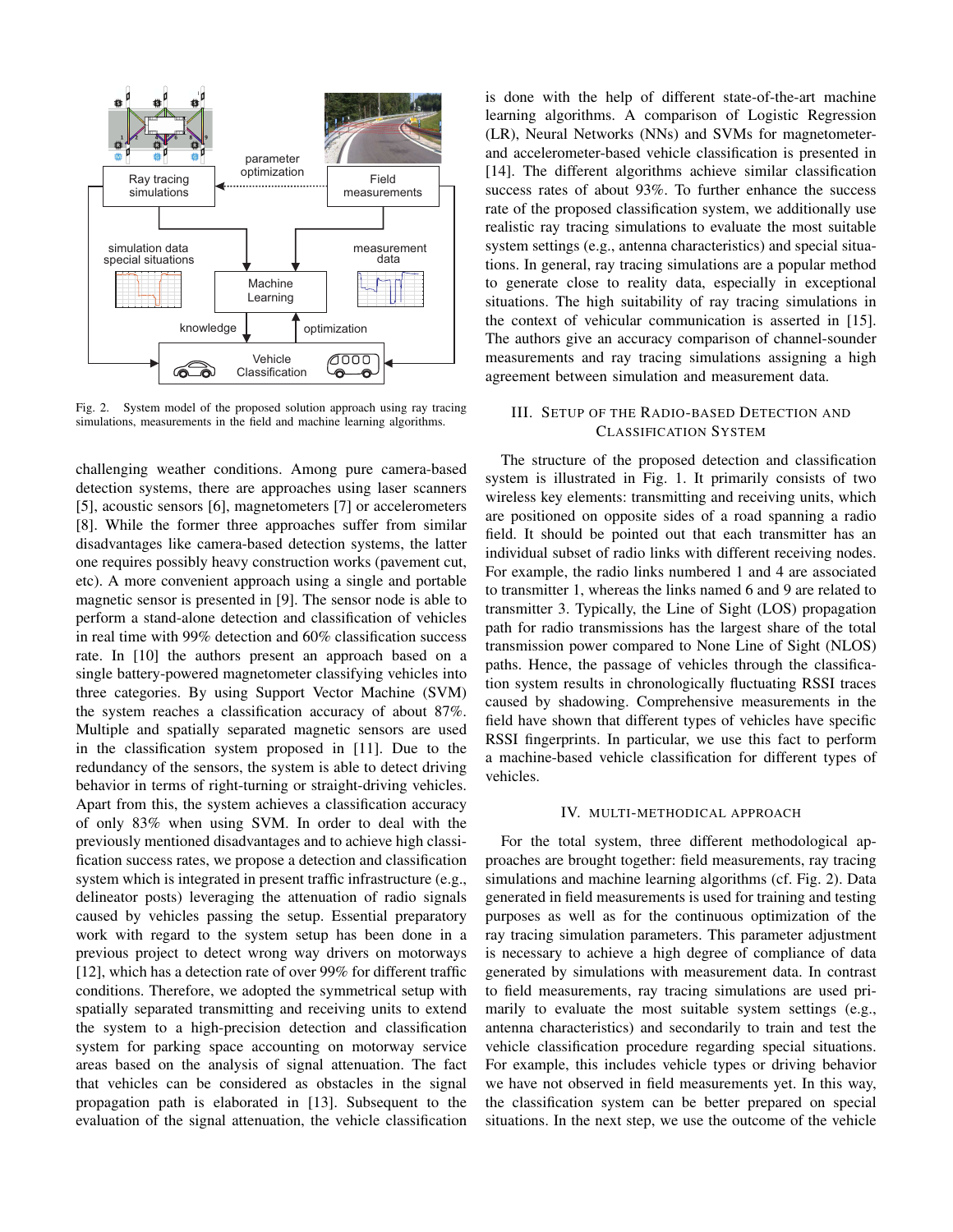classification procedure to recursively optimize our machinebased classification system. Finally, the overall classification process is verified by comprehensive measurements in the field.

**TABLE I** PARAMETERS OF THE RAY TRACING SIMULATION

| <b>Parameter</b>                            | Value                           |
|---------------------------------------------|---------------------------------|
| Number of vehicle types                     | 11                              |
| Simulation runs per vehicle type            | 50                              |
| Interval steps                              | $0.01$ s                        |
| Operating frequency                         | $2.4$ GHz                       |
| Transmitting power                          | $2.5$ dBm                       |
| Antenna type                                | omni-/directional               |
| Gain of directional antennas                | $7.1$ dBi                       |
| Azimuth                                     | $60$ deg                        |
| Downtilt                                    | 5 deg                           |
| Range of transmitters height                | $0.4$ m $-1.2$ m                |
| Range of receivers height                   | $0.4 \text{ m} - 1.2 \text{ m}$ |
| Step size for height                        | $0.2 \text{ m}$                 |
| Distance between transmitters and receivers | 7 m                             |

# A. Ray Tracing Simulations

In order to analyze the effects of different measurement system settings (e.g., characteristics of antennas) and to find the most suitable parametrization for the live system, we use the tools WallMan and ProMan of the ray tracing simulation tool suite *WinProp* and the Computer-aided Design (CAD) tool Sketchup for creating and adapting simulation scenarios with highly detailed vehicle models. On the basis of these simulation results, we have evaluated the most appropriate antenna settings (e.g., antenna type and height for installation). Fig. 3 illustrates an example simulation scenario based on the proposed system model consisting of multiple transmitters and receivers, which is passed by a SUV. Here, the colored box represents the location-dependent received power of the signal transmitted by transmitter 2. Apparently, the passage of vehicles has significant effects on the received signal strength.



Fig. 3. Example ray tracing scenario illustrating the shadowing effects caused by a SUV passing the proposed classification system.

**TABLE II** PARAMETERS OF THE FIELD MEASUREMENT SETUP

| <b>Parameter</b>                   | Value                             |
|------------------------------------|-----------------------------------|
| Covered area                       | $10 \text{ m} \times 5 \text{ m}$ |
| Structure of senders and receivers | symmetric                         |
| Number of senders                  | 3                                 |
| Number of receivers                | 3                                 |
| Types of signal paths              | direct, diagonal                  |
| Number of signals per receiver     | $2 - 3$                           |
| Operating frequency                | 2.4 GHz                           |
| RF power                           | $2.5$ dBm                         |

Tab. I lists relevant parameters used for the simulations. After modeling the simulation scenario, each of its object is provided with appropriate material and motion properties, respectively. Both parameters are of high relevance regarding a realistic simulation of the signal characteristics at the receiving unit. With reference to the movement behavior, it is possible to distinguish between speed, direction of motion and relative distance to transmitter and receiver, respectively. Depending on the simulation scenario, a few motion aspects are limited regarding their range of values. For example, it is unlikely that vehicles drive with very high speeds and in the wrong direction through a parking space. Nevertheless, some of these scenarios are also simulated to evaluate the most suitable settings for high classification success rates of the live system in the case of special situations.

### **B.** Machine Learning

For the vehicle classification we use different state-of-theart machine learning algorithms: k-Nearest Neighbor (k-NN) and SVM. These algorithms are trained and tested with the help of raw data containing chronological RSSI traces from field measurements and simulations. With this approach, the knowledge for classification is consecutively enhanced with a large set of real-world data as well as a small portion of simulation data. Beside the RSSI traces length information is used as second feature for classification. The training of the classification system has been done supervised with the two labels *passenger car* and *truck*. To control the performance of the classification process a standard five-fold cross-validation was used.

## C. Measurements in the Field

For validating the classification success rate of the proposed machine learning-based system, we use new data sets generated by field measurements. In order to achieve a high variety of vehicle types as well as a low influence of the environment on the classification, we have chosen a driveway for a parking space next to the motorway A9 in Germany as location for our field measurement setup. The most important parameters of this setup are summarized in Tab. II. Basically, the setup consists of a total of six delineator posts equipped with directional antennas, microcontroller boards for signal processing and a power supply. While one half of those delineators serves as transmitters, the remaining delineators are used as receivers. In addition to the signal reception,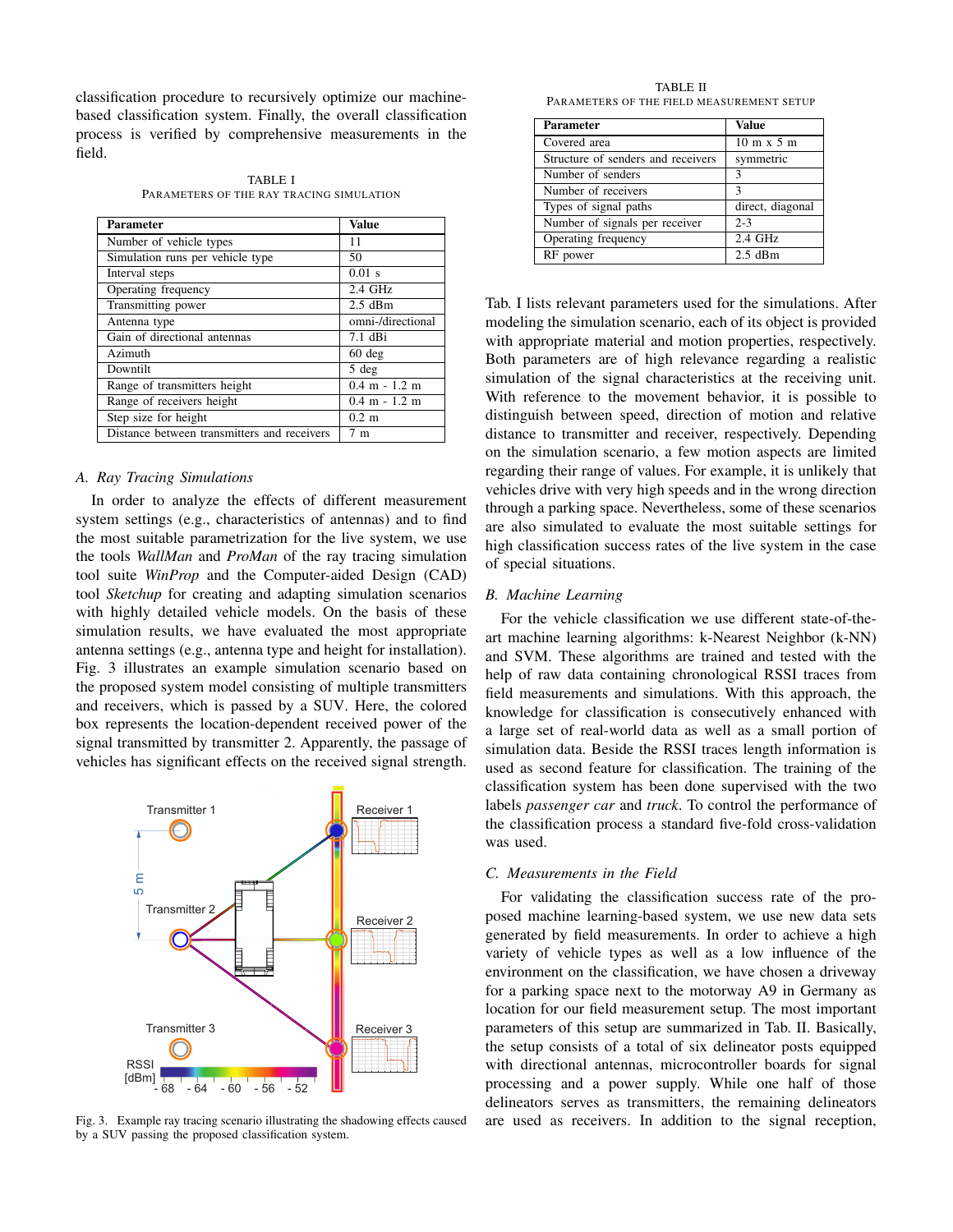

Fig. 4. Example field measurement data of three trucks and three passenger cars.

the receivers are also responsible for signal processing and forwarding of the processed data to the master gateway. After collecting all data, the master gateway performs the main part of the whole classification procedure.

### V. RESULTS OF THE PERFORMANCE EVALUATION

In this section, we present the results achieved with the proposed classification system. First, we examine the significance of ground-reflections on the received signal strength with the help of measurement and simulation data. Then, we present the results using the features length information and RSSI traces for classification. Finally, we consider the classification success rate of the proposed system as our main key performance indicator.

# A. Impact of Ground-reflected Radio Waves

Subsequently, the results of the proposed classification system for use of field measurement data are presented. Fig. 4 shows example RSSI traces caused by the passage of trucks and passenger cars. Obviously, the developing of the RSSI traces differs in terms of duration and magnitude of signal dropout depending on the vehicle type passing the measurement system. In particular, trucks cause a significantly higher and considerably longer drop of the RSSI levels compared to passenger cars. In addition, the temporal developing indicates whether a truck with or without a trailer is passing the classification system. For example, one trace in the upper part of Fig. 4 illustrates the passage of a semi truck with a trailer. The reason for the temporary peak of signal strength at the time of about 300 ms is the free space between the semi truck and the trailer. At this point, there is almost a LOS signal path between transmitter and receiver resulting in a significantly



Fig. 5. Analysis of the influence of ground-reflected radio waves on the RSSI for passenger cars and trucks based on measurement and simulation data.

higher RSSI level. To check the suitability of RSSI traces as a feature for the classification process, we have analyzed the impact of ground-reflected radio waves across the street on the received signal strength. Fig. 5 shows the magnitudes of RSSI level drops due to the shadowing caused by passenger cars and trucks for measurement and simulation data, respectively. Apparently, the mean drop of signal strengths caused by passenger cars is about 8 dBm higher compared to the one caused by trucks (cf. measurement data in Fig. 5). This results from the significantly different shapes and distances of the car bodies of various vehicle types and the surface of a street. As a consequence, the RSSI traces of radio links across the street differ for various vehicle types due to varying impacts of ground-reflections caused by the street. This assumption is confirmed with the help of simulation results also shown in Fig. 5. Finally, these results reveal the high suitability of RSSI traces as feature for vehicle classification.

## B. Classification Results using Field Measurement Data

In order to achieve a high classification accuracy for various types of vehicles, the machine learning algorithms have been trained and tested via five-fold cross validation. By using RSSI traces as exclusive feature, the cross validation leads to an accuracy of  $98.68\% \pm 0\%$  for k-NN and  $98.68\% \pm 0.31\%$ for SVM (cf. Tab. IV). If length information is used as an additional feature, an accuracy of  $99.56\% \pm 0\%$  for k-NN and  $99.47\% \pm 0.20\%$  for SVM is achieved. Tab. III contains the results of the proposed classification system for the two

**TABLE III** CLASSIFICATION SUCCESS RATE OF K-NN AND SVM REGARDING THE LABELS PASSENGER CAR AND TRUCK WITH FIELD MEASUREMENT DATA

|                  |                      | <b>RSSI</b> Traces<br>Length |           | Length & RSSI Traces |        |            |                     |         |            |
|------------------|----------------------|------------------------------|-----------|----------------------|--------|------------|---------------------|---------|------------|
| Label            | Vehicle type         | <b>Test samples</b>          | Rec. rate | <b>Test samples</b>  | $k-NN$ | <b>SVM</b> | <b>Test samples</b> | $k$ -NN | <b>SVM</b> |
| Passenger<br>car | Passenger car        | 541                          | $100.0\%$ | 60                   | 100.0% | 100.0%     | 60                  | 100.0 % | 100.0%     |
|                  | Small van            | 12                           | $100.0\%$ | 12                   | 100.0% | 91.67%     | 12                  | 100.0%  | 100.0%     |
|                  | Van                  | 100                          | 92.00%    | 20                   | 100.0% | 100.0%     | 20                  | 100.0%  | 100.0%     |
|                  | Transporter          | 107                          | 85.98%    | 27                   | 96.30% | 96.30%     | 27                  | 96.30%  | 92.59%     |
| Truck            | Bus                  |                              | $100.0\%$ |                      | 100.0% | 100.0%     | 6                   | 100.0%  | 100.0%     |
|                  | Truck                | 503                          | 94.04%    | 103                  | 98.06% | 99.03%     | 103                 | 100.0%  | 100.0%     |
|                  | Overall success rate | 1269                         | 95.82%    | 228                  | 98.68% | 98.68%     | 228                 | 99.56%  | 99.12%     |